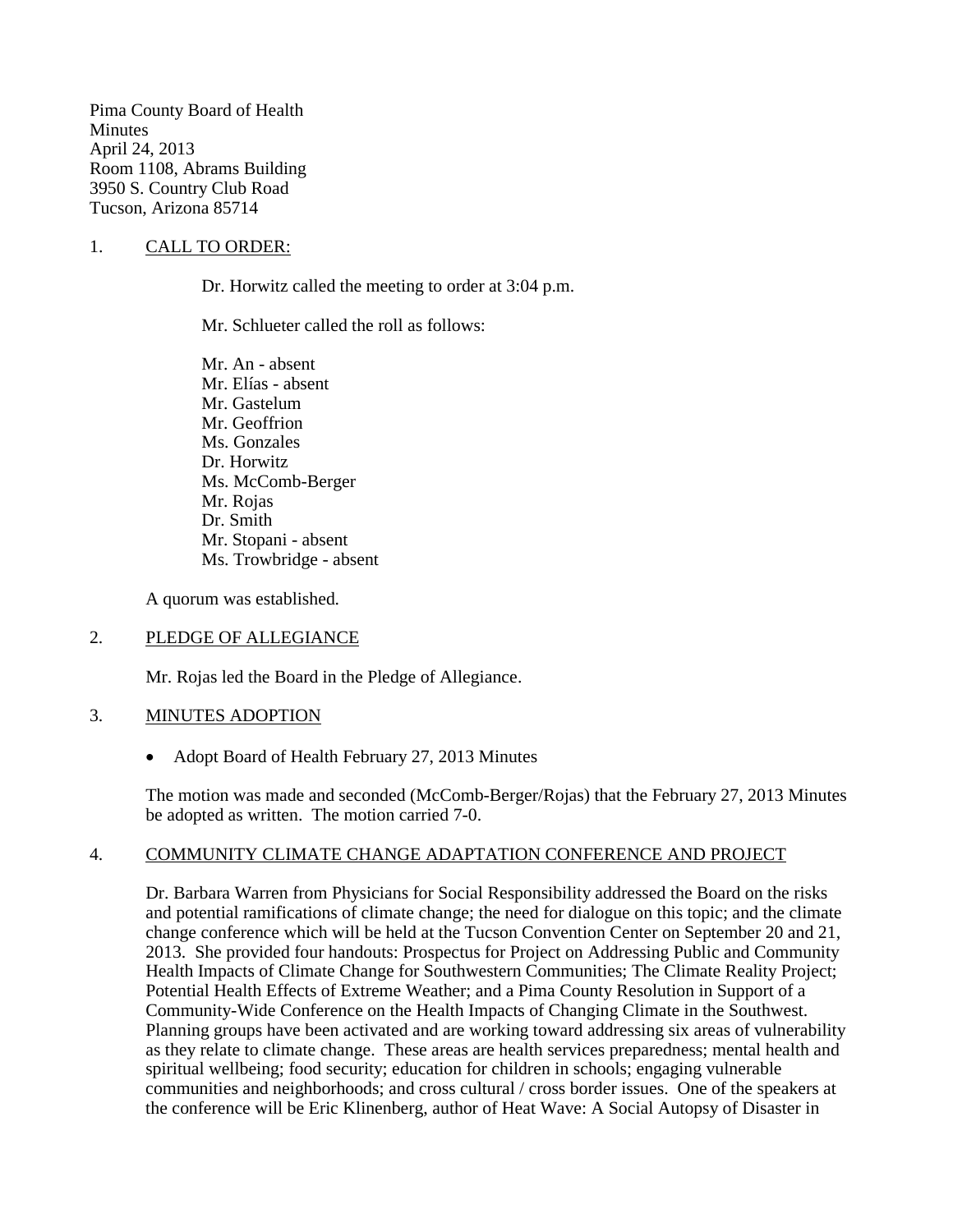Chicago, which is about the 1995 heat wave in Chicago during which hundreds of people died. Ms. Warren asked for the Board's endorsement, participation and requested they encourage others to participate in the conference. The conference cost is \$35, but there are scholarships available. The conference already has approximately 30 co-sponsors. Ms. Warren indicated the County has already made a significant monetary co-sponsorship contribution, and invited the Board of Health, at the Board of Supervisors' request, to join with the County as a co-sponsor associated with the County and its financial contribution.

The motion was made and seconded (Rojas/Gastelum) that the Board join with the County (Board of Supervisors) as a co-sponsor. The motion carried 7-0.

#### 5. YOUTH TOBACCO CONTROL EFFORT – PROPOSED LOCAL TOBACCO RETAIL LICENSING ORDINANCE

Health Department Director Francisco García introduced this item by saying in less than one generation our country has greatly reduced its percentage of smokers. However, to further improve these numbers there is general consensus for the need for improving barriers to make it difficult for youths to start smoking. The purpose of this agenda item is to generate dialogue with, and solicit feedback and support from the Board on this topic and a collaborative youth tobacco control effort including pursuit of a County licensing ordinance.

Dominick San Angelo, Executive Director - Southern Arizona, for the American Lung Association, addressed the Board. Mr. San Angelo said the mission of the American Lung Association (ALA) is to save lives by improving lung health and preventing lung disease; The ALA's goals are to eliminate tobacco use and tobacco-related lung disease; to improve the air we breathe so it will not cause or worsen lung disease; and to reduce the burden of lung disease on patients and their families. Mr. San Angelo introduced Christian Stumpf, Regional Director of Public Policy, American Lung Association of the Southwest, who utilized the attached PowerPoint presentation to address the Board on the local tobacco retail licensing proposal. Mr. Stumpf was careful to mention that the youth tobacco control effort was a collaborative effort that also included the American Heart Association and the American Cancer Society. The most effective strategies to reduce tobacco death and disease have included three components: comprehensive smoke free / tobacco free laws; regular and significant increases in tobacco taxes; and fully funded, evidence based tobacco prevention and cessation programs. Now licensing is being viewed as a fourth strategy component. The city of Tucson is the only local jurisdiction in Arizona with a licensing requirement. Arizona does not have a statewide licensing law. The Board was supportive of the initiative, but mentioned concerns about enforcement and small business resistance.

The motion was made and seconded (Horwitz/Gastelum) that the Board endorse the pursuit of a tobacco retail licensing ordinance focused on protecting our youth. The motion carried 7-0.

## 6. LIBRARY NURSE PROGRAM PRESENTATION

Dr. García discussed that as a County Health Department one of the things the Department does is provide services to more vulnerable members of our community, he then heralded the Library Nurse program as an innovative way in which dedicated staff are reaching these vulnerable populations. Community Health Services Division Manager Kathleen Malkin indicated that approximately a year and a half ago the library approached the Health Department about putting a social worker in the library, but Department staff suggested a Public Health Nurse would be a better fit, and in January of 2012 the program started with one nurse. Ms. Malkin introduced Lead